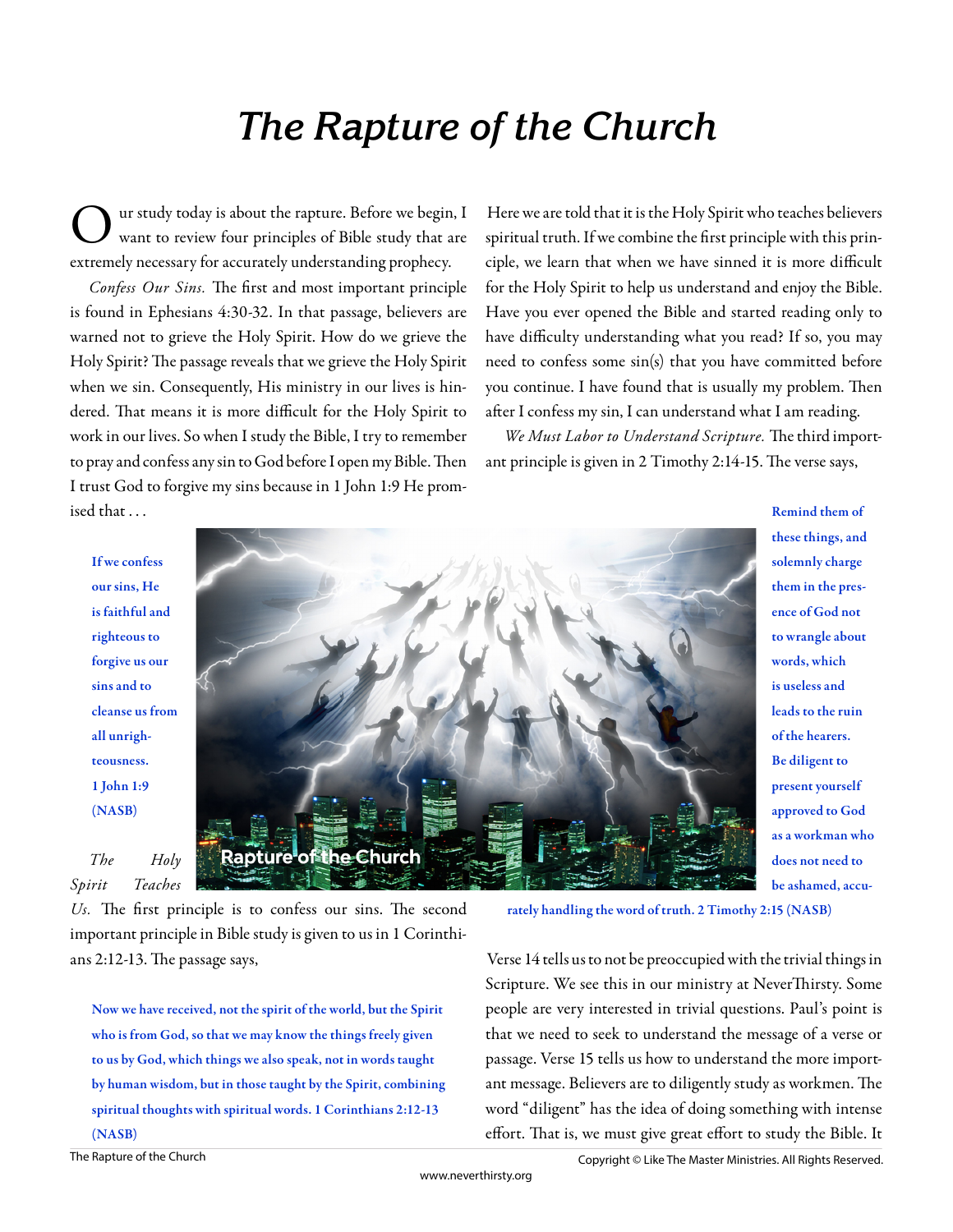

is not just a ten minute effort. Bible reading should not be like watching a movie, where we are a spectator passively watching. Frankly, I dislike the little devotional books. Often, they are just superficial teaching and may be incorrect. Too many believe that if they read a page in their daily devotional book, that is all they need for spiritual food.

Next, believers are encouraged to be workmen. That also helps us understand the word "diligent." They go together. Excellent Bible study is serious work. What is the result? The result is that we discover the truth—"accurately handling the word of truth." So our third principle in Bible study is to give great effort in order to discover and confirm the truth. We need to work at it. Opening the Bible to some random book, some random chapter and reading some random verses and then closing the Bible after finding something encouraging is not Bible study. That is like the man who opened the Bible and read that Judas hung himself. Then he turned to another passage that said, "Go and do likewise." The reader easily ends up with error.

Let me encourage you to take a different approach to Bible study. Select a book of the Bible and read through it once a day. If the book is too large, divide it up into sections and read the first section every day for thirty days, before you go to the next section. Keep reading each section until you know what is coming next. As you read, start thinking of questions about what you are reading. Then start looking for the answers. Buy some books to help you learn. Build a library. Buy three good commentaries by known Bible scholars that can be trusted. Ask for help in selecting good books. Do not buy just any commentary at the local Christian bookstore. They often sell a wide range of good to bad commentaries, sometimes including books written by false teachers and poor scholars.

Now, there are other principles that should be included, such as understanding the culture of the time, archaeology,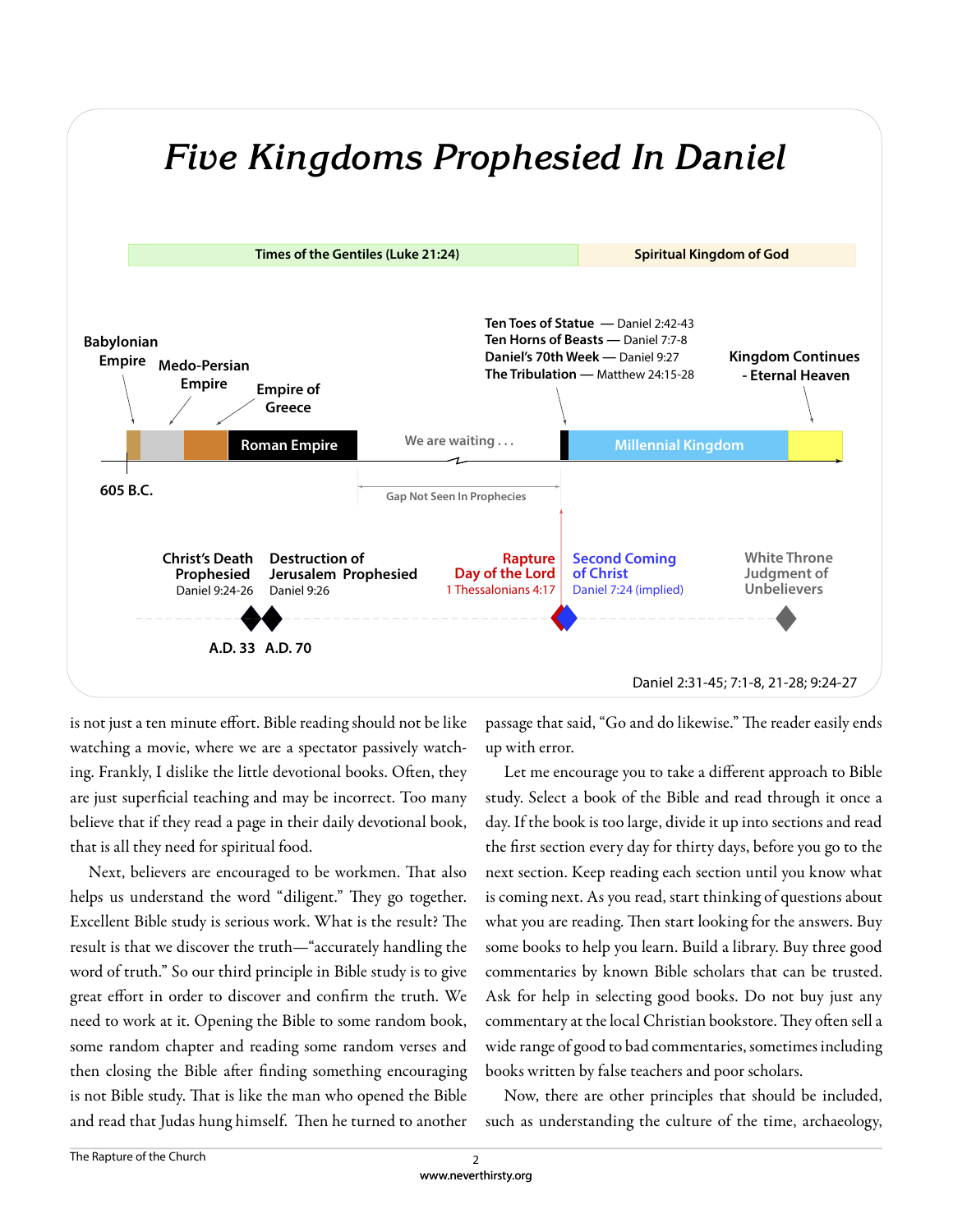and the original languages of Hebrew and Greek. But I do not have time to cover these topics in this study. Let me raise a fourth principle.

*Understand The Bible Literally*. The fourth principle of Bible study is that we must understand the words of the Bible literally, unless it is obvious that we need to understand what we are reading symbolically or allegorically. An example is the parables of Jesus. They are symbolic. There are other examples that we will mention in this study. In order to understand the Bible accurately, we must ask what do the words in the Bible say? Many years ago, I was amazed when I attended a group Bible study. People were asked to read a passage of Scripture and then explain the meaning. Almost always someone did not understand the meaning. They often looked for some "deeper meaning" that could not even be found in the passage. What was even worse was when a Bible study leader did not explain the text, but thought everyone just had wonderful insights. It was not wonderful; it was often error!

This same problem can occur when believers study prophecy. The problem is worse when they understand biblical prophecy allegorically or symbolically and not literally. An example is found in Revelation 20:1-3 where we read,

Then I saw an angel coming down from heaven, holding the key **of the abyss and a great chain in his hand. And he laid hold of the dragon, the serpent of old, who is the devil and Satan, and bound him for a thousand years; and he threw him into the abyss, and shut it and sealed it over him, so that he would not deceive the nations any longer, until the thousand years were completed;**  after these things he must be released for a short time. Revelation **20:1-3 (NASB)**

Some claim these verses teach that Satan was bound and is still bound two thousand years later. They say that is why people are able to believe in Jesus today. But what about those who believed before the cross? This interpretation fails to account for people who believed in God before the cross. Enoch believed in God. Noah, Abraham, Sarah, and the other patriarchs believed. The entire city of Nineveh repented at the preaching of Jonah. The point is that Satan was not bound at the cross. That is an example of the use of inaccurate symbolism to interpret when it is not appropriate. When we do not read the Bible literally, then the meaning is left up to one's creativity. Then anything is possible. Revelation 20:1-3 is a prophecy that says after the battle of Armageddon, Satan will not be free to roam the earth seeking someone to devour (1 Peter 5:8). The principle of literal interpretation of Scripture is essential to an accurate understanding of prophecy, or the believer will not learn truth. They will cling to error and teach error.

**Description of the Rapture.** Now, we are ready for our study which is from 1 Thessalonians 4:13-18. It is about the rapture. We have already learned that the rapture occurs before the tribulation. 1 Thessalonians 4:13 begins to describe the rapture for us.

**But we do not want you to be uninformed, brethren, about those who are asleep, so that you will not grieve as do the rest who have**  no hope. 1 Thessalonians 4:13 (NASB)

The apostle Paul is writing to the believers in Thessalonica. Paul knows they are worried about their loved ones who were believers, but have already died. When he says "asleep," he means they are dead. Paul is using the word "asleep" symbolically. He did not mean they were sleeping in the grave. John 11:11-14 helps us understand this word "asleep." In that passage, Jesus told the disciples that Lazarus was "asleep," Then He explained that Lazarus was dead. That is Paul's meaning here. This is a good example of a symbolic term that is explained by Scripture - not by creativity.

Then in verse 14, Paul adds,

**For if we believe that Jesus died and rose again, even so God will**  bring with Him those who have fallen asleep in Jesus. 1 Thessalo**nians 4:14 (NASB)**

When Paul says, "if we believe that Jesus died and rose again," he uses a Greek first class "if." The first class "if" means that the answer to the "if" is, "Yes!" That is, they did believe Jesus died and rose again. Consequently, they should also believe God would raise up those believers who have already died.

In verse 15 Paul says,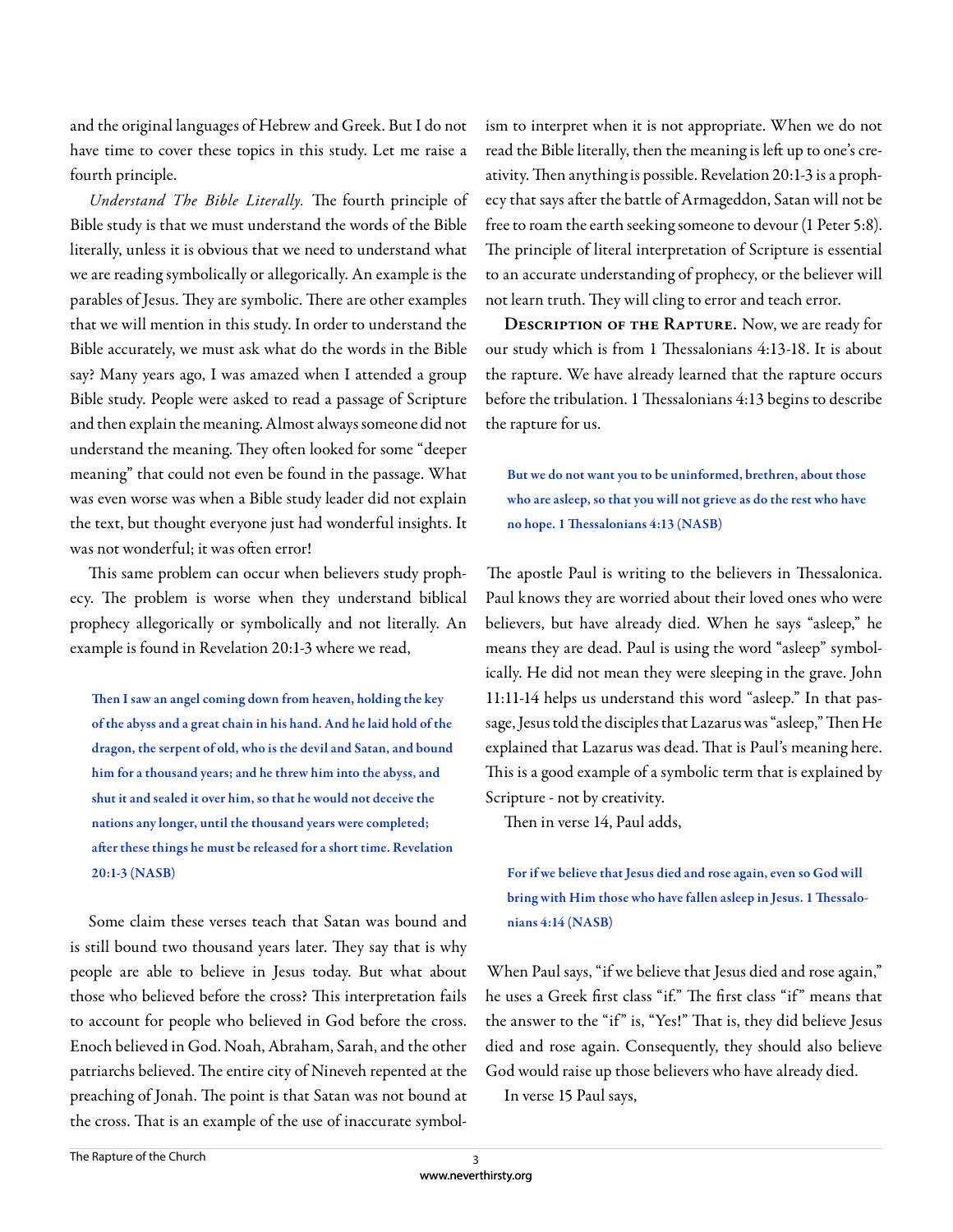

**For this we say to you by the word of the Lord, that we who are alive and remain until the coming of the Lord, will not precede**  those who have fallen asleep. 1 Thessalonians 4:15 (NASB)

The phrase "word of the Lord" refers to a revelation that God gave to Paul. That is, God revealed to Paul that those believers who had already physically died will be raised first. Once again, we have another example of God revealing His future plans. God is not just interested in only our godly behavior. He treats us like family. He wants us to know what is going to happen!

SIDE COMMENT. Now you might ask, "When do believers get their immortal bodies? Do we get them when we die?" The answer is no! The apostle Paul gives us the answer in 2 Corinthians 5:1-4. In verse 3 he told us that when a believer dies and goes to heaven, we will be naked. When he said "naked," he did not mean that we will show private parts in heaven. Paul was referring to the fact that we will not have our immortal

bodies yet. We will be spirits in heaven. This means that when a believer dies and goes to heaven, they are a spirit without their immortal bodies.

 1 Corinthians 15:51-53 explains that believers will receive their immortal bodies at the rapture. Here is 1 Corinthians 15:51-53.

**Behold, I tell you a mystery; we will not all sleep, but we will all be changed, in a moment, in the twinkling of an eye, at the last trumpet; for the trumpet will sound, and the dead will be raised imperishable, and we will be changed. For this perishable must put on the imperishable, and this mortal must put on immortality. 1 Corinthians 15:51-53 (NASB)**

Paul says, "I tell you a mystery." That means, it was not revealed before. God wants us to understand something that He considers to be important. The message is that our spirits will be clothed with an immortal body. Why does God keep telling us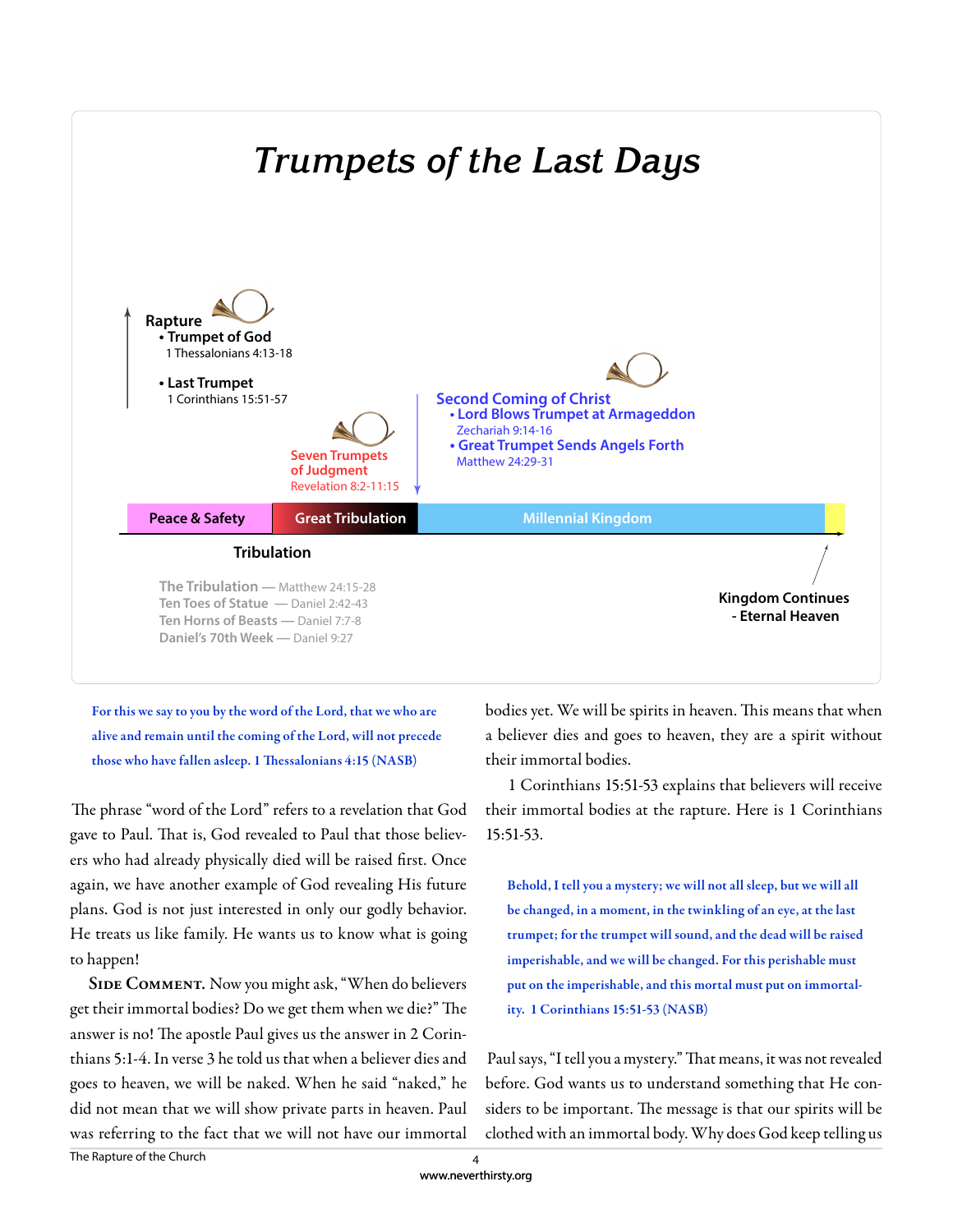about the future? Because He was us to know! He is seeking to comfort us about what will happen to us!

Now, notice verse 52 says this will happen at the last trumpet. It is important to know that this trumpet cannot be one of the seven trumpets that will occur during the tribulation, since there is a final trumpet that will sound at the second coming of Christ (Matthew 24:31). I believe the trumpet in verse 52 is the last trumpet in the church age. The church age ends.

**THE MEANING OF CAUGHT UP.** Now back in 1 Thessalonians 4:16 we are told,

**For the Lord Himself will descend from heaven with a shout, with the voice of the archangel and with the trumpet of God, and the**  dead in Christ will rise first. Then we who are alive and remain **will be caught up together with them in the clouds to meet the**  Lord in the air, and so we shall always be with the Lord. 1 Thessa**lonians 4:16-17 (NASB)**

There are three important points to learn from these verses. First, we are told the Lord Himself will descend from heaven. When He descends, the dead believers will rise first. Then all the believers who are living will be caught up. Instantaneously, every believer will be clothed with their immortal bodies. Together, we will meet Jesus in the air and always be with the Lord. I like the fact that God told us we will be with Jesus forever. Once again, I am thrilled that God the Father wants us to know this. He wants to comfort us!

The second important point is that the word "caught up" comes from the Greek word *harpazo*. It means "to snatch up," "to seize," or "to carry off by force." That is, Christ will forcefully pull us up to Himself. Someone will be flying an airplane and disappear from the pilot seat. Someone will be preaching and disappear. Imagine a non-Christian parent spanking a Christian child, and the child disappears. Trying to hang on to something here on earth, like a cat clawing onto something, will not work. When Jesus comes to take us home, we are going home!

**ANOTHER SIDE COMMENT.** Some individuals have said that the rapture is not biblical because the word rapture cannot be found in the Bible. But that does not mean the concept is not in the Bible. In fact, the English word "rapture" comes from the Latin word *raptura* which corresponds to the Greek word *harpazo*. So, the rapture is taught in the Bible.

"FIREWORKS" AT THE RAPTURE. The third important point is that the Greek word for "shout" in verse 16 refers to the shouting of a loud order such as a military commander would give to his soldiers. Now we are not told who will give the shout. Maybe Jesus will give the shout or someone else. Notice that we are also told that the shout will be joined by the voice of an archangel. The only archangel named in Scripture is Michael (Jude 9), but we can be confident there are other archangels. In addition to the shout, and the voice of an archangel, a trumpet of God will blast. This means that when the rapture occurs, there will be a loud command, an archangel will shout, and a trumpet will blast. What a tremendous and glorious event the rapture will be! It will be noisy fireworks! It will look forward to believers going home and God judging a wicked world and setting up His millennial kingdom.

**The Rapture is not the Second Coming.** Next, I want to discuss four reasons why we believe the rapture is not the same as the second coming of Christ.

*Caught*  $Up$  *— Come Down.* The first reason why we believe the rapture is not the second coming is that at the rapture believers are caught up to Christ in the air (1 Thessalonians 4:16-17), but at the second coming of Christ, He descends down to the earth (Zechariah 14:1-8; Matthew 24:29-31; Revelation 19:11-21). We have already discovered from 1 Thessalonians 4:16-17 that believers will meet Christ in the air at the rapture. Now here is what will happen at the second coming of Christ as explained in Revelation 19:11-21.

**And I saw heaven opened, and behold, a white horse, and He who sat on it is called Faithful and True, and in righteousness He**  judges and wages war. His eyes are a flame of fire, and on His head **are many diadems; and He has a name written on Him which no one knows except Himself. He is clothed with a robe dipped in blood, and His name is called The Word of God. And the armies** which are in heaven, clothed in fine linen, white and clean, were **following Him on white horses. from His mouth comes a sharp sword, so that with it He may strike down the nations, and He will rule them with a rod of iron; and He treads the wine press**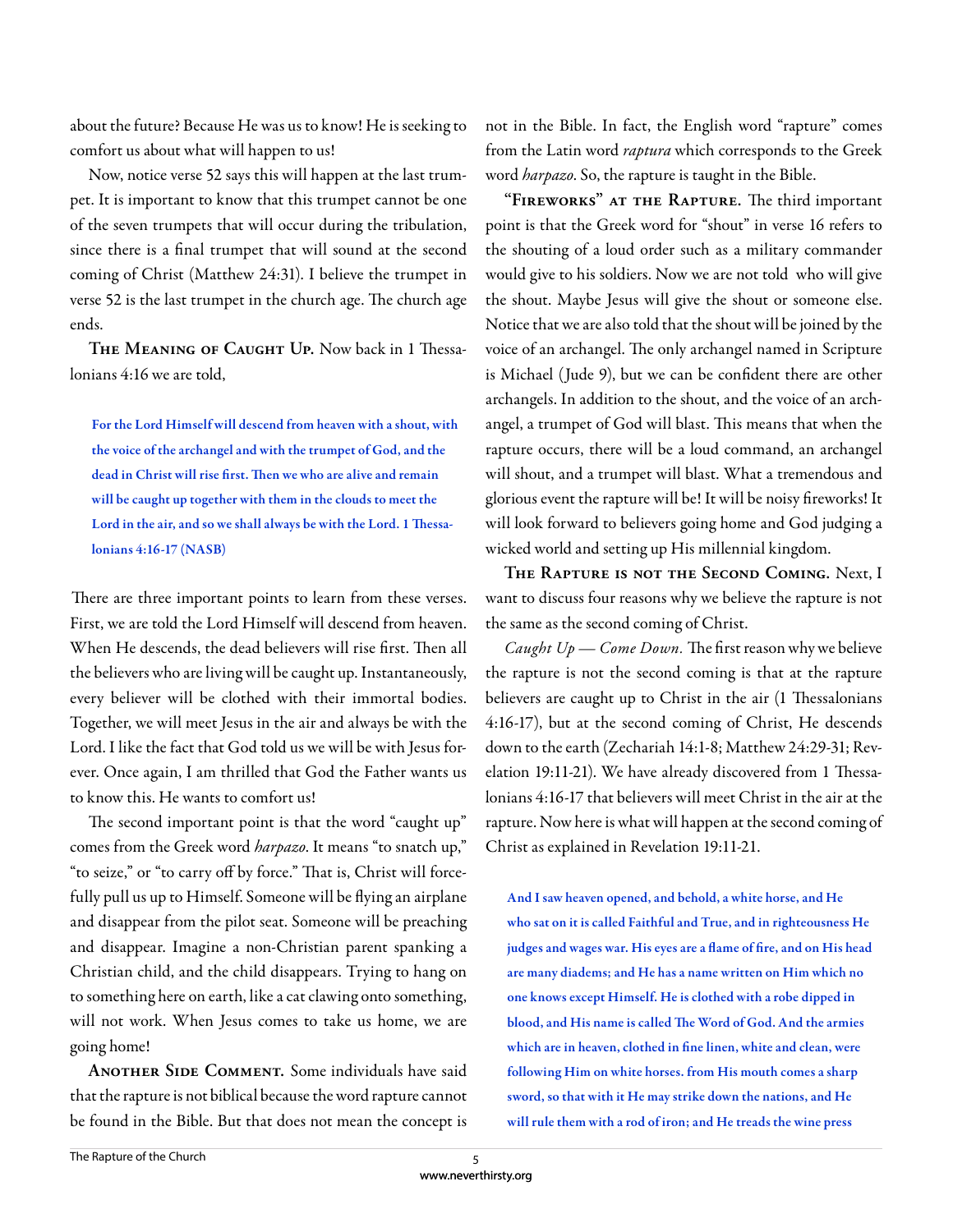## *Rapture Is Not The Second Coming*

#### **Rapture 1. Believers meet Christ in the air** 1 Thessalonians 4:16-17  **2. Christ gathers believers to Himself** 1 Thessalonians 4:16-17  **3. Dead believers are resurrected** 1 Thessalonians 4:14-17  **4. Believers leave the earth** 1 Thessalonians 4:16-17  **5. Unbelievers remain on the earth** 1 Thessalonians 4:16-17  **6. Believers receive glorified bodies**  1 Corinthians 15:51-57 **Second Coming of Christ 1. Christ descends to the earth for battle** Revelation 19:11-21  **2. Angels gather believers** Matthew 24:29-31  **3. Scripture does not mention any resurrection at the second coming 4. Only believers remain on the earth** Matthew 25:31-46  **5. Unbelievers are sent to hell** Matthew 25:31-46  **6. No one receives glorified bodies**

### **Peace & Safety**

## **Tribulation**

**Great Tribulation Millennial Kingdom**

of the fierce wrath of God, the Almighty. And on His robe and **on His thigh He has a name written, "KING OF KINGS, AND**  LORD OF LORDS." Then I saw an angel standing in the sun, **and he cried out with a loud voice, saying to all the birds which**  fly in midheaven, "Come, assemble for the great supper of God, so that you may eat the flesh of kings and the flesh of commanders and the flesh of mighty men and the flesh of horses and of those who sit on them and the flesh of all men, both free men and **slaves, and small and great." And I saw the beast and the kings of the earth and their armies assembled to make war against Him who sat on the horse and against His army. Revelation 19:11-19 (NASB)**

Notice that Christ will come down out of heaven and make war with the armies of the world. The rapture is not like the second coming of Christ.

The Rapture of the Church *Christ Draws Believers —Holy Angels Gather Believers.*  A second reason we believe the rapture is not the same as the second coming, is that at the rapture, Christ draws believers to Himself (1 Thessalonians  $4:16-17$ ), but at the second coming the angels gather together the elect from the four winds (Matthew 24:31). That is the message of Matthew 24:29-31, which is about the second coming. Here is the passage,

But immediately after the tribulation of those days THE SUN **WILL BE DARKENED, AND THE MOON WILL NOT GIVE ITS LIGHT, AND THE STARS WILL FALL from the sky, and the powers of the heavens will be shaken. And then the sign of the Son of Man will appear in the sky, and then all the tribes of the earth will mourn, and they will see the SON OF MAN COMING ON THE CLOUDS OF THE SKY with power and great glory. And He will send forth His angels with A GREAT TRUMPET and THEY WILL GATHER TOGETHER His elect from the four winds, from one end of the sky to the other. Matthew 24:29- 31 (NASB)**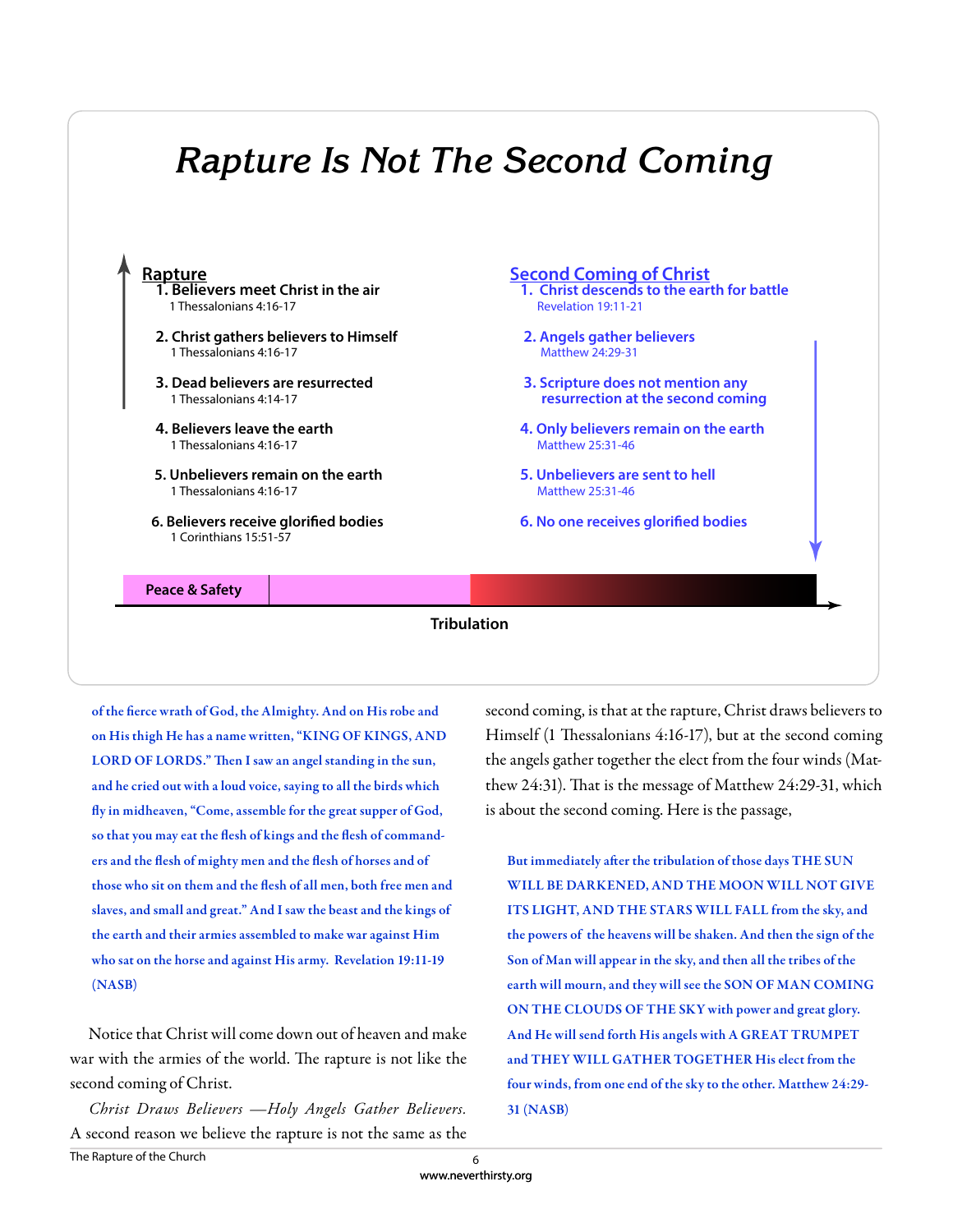

That is, angels will go forth to gather the elect, or believers. The angels will do this at the second coming in preparation for the kingdom. So, at the rapture, Christ draws believers to Himself, but at the second coming the angels gather together the elect.

*Resurrection of Believers — No One is Resurrected.* A third reason we believe the rapture is not the same as the second coming is that at the rapture, dead believers are resurrected (1 Thessalonians 4:14-17). In contrast at the second coming of Christ, Scripture does not mention anyone being resurrected (Matthew 24:29-31; Revelation 19:11-21).

*Unbelievers Remain on the Earth — Believers Remain on the Earth.* A fourth reason we believe the rapture is not the same as the second coming is that at the rapture, unbelievers remain on the earth since 1 Thessalonians 4:14-17 states that only believers are removed. But, at the second coming, believers remain on the earth and enter the kingdom after the Sheep and Goat judgment (Matthew 25:31-46).

Why is this true? The answer is found in Matthew 25:31-46 where the Sheep and Goat Judgment is described. This judg-

ment occurs after the second coming. The passage teaches that Jesus will only allow Christians to enter the millennial kingdom. Non-Christians will be sent to hell and wait for the final judgment. The point is that only believers will remain on the earth and enter the millennial kingdom. This includes those believers who returned to earth with Christ and those who became believers during the tribulation. We will talk more about this passage in our next study.

*Christians will not Enter the Tribulation.* I want to close by giving you several reasons why Christians will not enter the tribulation. First, we have already discovered in 1 Thessalonians 4:13-5:3 that the rapture occurs first. The second reason I believe believers will be rescued from the rapture is that 1 Thessalonians 1:10 says,

**. . . and to wait for His Son from heaven, whom He raised from the dead, that is Jesus, who rescues us from the wrath to come. 1 Thessalonians 1:10 (NASB)** 

That is, Christ will rescue believers from the wrath to come.